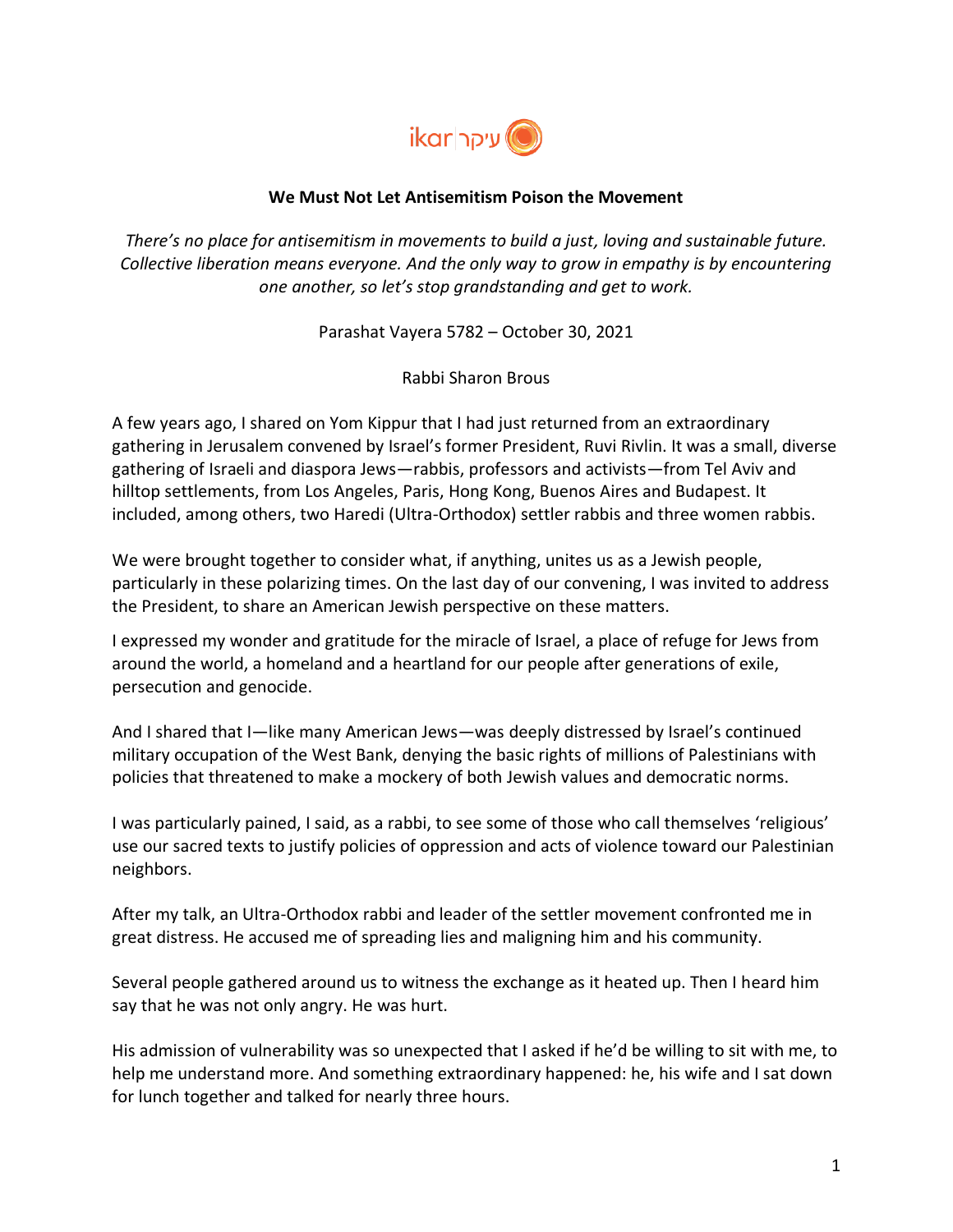We talked about the settlement enterprise, which he saw as a fulfillment of the Biblical promise for a displaced people to inherit the land, and which I saw as an engine of human rights abuses and a danger to the State of Israel.

We spoke about restrictions on the freedom of Palestinians, which he saw as necessary for Jewish Israelis' security and I saw as violations of basic principles of both Torah and democracy.

We shared our understanding of the Bible's 36 commandments regarding the treatment of the stranger, which he deemed largely inapplicable to the current political reality. I saw them as the very essence of our religious commitment—aspirational principles that demanded concrete moral action.

He argued that violent Jewish extremism existed only in rare, isolated incidents; I argued it was far more pervasive than he was admitting, a desecration of God's name that demanded not weak-kneed justifications but unequivocal opposition.

And we spoke of the growing rifts between religious and secular, right and left, Israeli and diaspora Jews that threaten to tear our people apart, which concerned us both.

The conversation ended with him inviting me to spend shabbat at his settlement, and me inviting him to spend shabbat here at IKAR. (We both respectfully declined). But we hinted we'd be willing to meet again for coffee next time I was in Jerusalem.

I want to tell you that my hands trembled for two days after this meeting. Not only did we disagree, but I found his positions dangerous, and I'm certain he felt the same about mine. But I could see his earnestness, his concern for his children and community, Torah and the Jewish people. I walked away with a strange feeling of tenderness toward this man.

This meeting has been top of mind this past year, through the election and insurrection, through pandemic and climate devastation. We increasingly see those who hold opposing political views not only as ideological foes, but as existential threats. And it's hard not to… there's just so much at stake.

Of course this has made it hard for us to maintain friendships and even family relationships with those on the other side of the ideological divide. It's hard to even go to shul together or share a meal.

So naturally we self-segregate into ideological bubbles, we have close social relationships predominately with people who share our perspectives. You don't need me to tell you this—I'm sure you've seen it in your own social lives. I surely have.

But here's the problem: people with more robust social ties to people outside their immediate racial, ethnic or religious groups tend to be more openminded and less rigid in their thinking.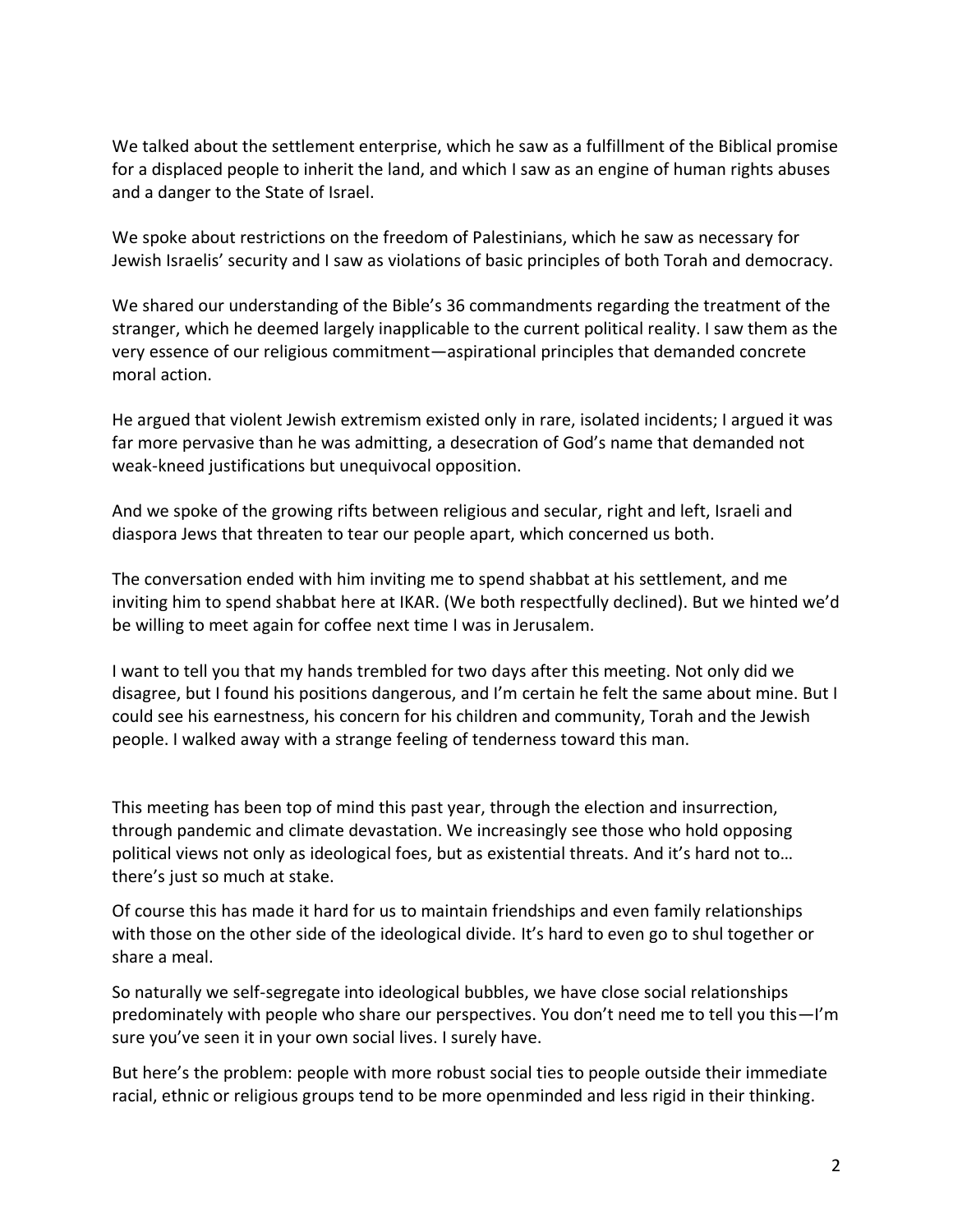Turns out it's much easier to empathize with another person or community's struggles if you talk to or get to know them.

I remember after the 2016 election, our beloved Rabbi Barbara Zacky announced that she wanted to go to the reddest county in the reddest state, to sit in a cafe and buy a coffee for anyone willing to explain their views and votes, which she found not only morally repugnant, but incomprehensible. A few other people made similar plans.

I did not share that desire. I didn't want to schmooze with the people I felt were jeopardizing our safety and our future. I wanted a reckoning.

At the heart of the political rifts in this country is real ideological disagreement, much of it rooted in conscious and subconscious conditioning around white supremacy. I believed our most urgent task was to expose and dismantle unjust systems, not to spend our time trying to better understand a movement openly fueled by ignorance, racism and fear. Supremacist thinking must not be accommodated, I preached here, again and again -- it must be eradicated. The real problem is not polarization, it's injustice.

Even still, I couldn't ignore the overwhelming insistence in our tradition that we take the Torah of openhearted disagreement seriously. There must be a reason we're called, again and again, to stretch ourselves to engage and learn from those who see the world differently.

Our tradition lifts up the model of Resh Lakish and Rabbi Yohanan, two perfectly matched scholars who knew that challenges and disagreements would only strengthen their own arguments until the truth was ultimately uncovered. Our Rabbis instruct us to strive to be like them, and their colleagues in *Eretz Yisrael*, the land of Israel, in contrast to the scholars of *Bavel*, Babylon, who sought not only victory, but injury when they disputed over legal matters. (Sanhedrin 24a)

R' Elazar ben Azaria teaches that the Rabbis would gather in *baalei asufot*-- complex, dynamic groups of scholars holding different perspectives-- in order to learn from one another, so that they'd not simply have their own positions reinforced. Make your ear הַאֲפַרְכֶּסֶת like a funnel, we're taught, יוּקְנֶה לִךּ לֵב מֵבִין-- and try to cultivate an understanding heart. Try to see the truth, even where it's not obvious to you. (Hagigah 3b)

What's the virtue in this kind of thinking? The Maharal of Prague, 16th century mystic, reminds us *ain ha'olam pashut* – the world is not so simple. Life is complicated. This is not an invitation to moral relativism; it's an invitation to train our hearts to be discerning, to learn from everyone. To seek out *greater* truth (Maharal of Prague, *Be'er haGolah*).

Well, my meeting with the rabbi was again top of mind this past week, when the DC branch of a youth climate action group, Sunrise DC, publicly disengaged from a Freedom to Vote rally because they were unwilling to fight in same trenches as "Zionists." They also said they would no longer join coalitions with Zionist organizations, naming three prominent progressive Jewish organizations that have worked for years to build a just, inclusive, multi-racial democracy: the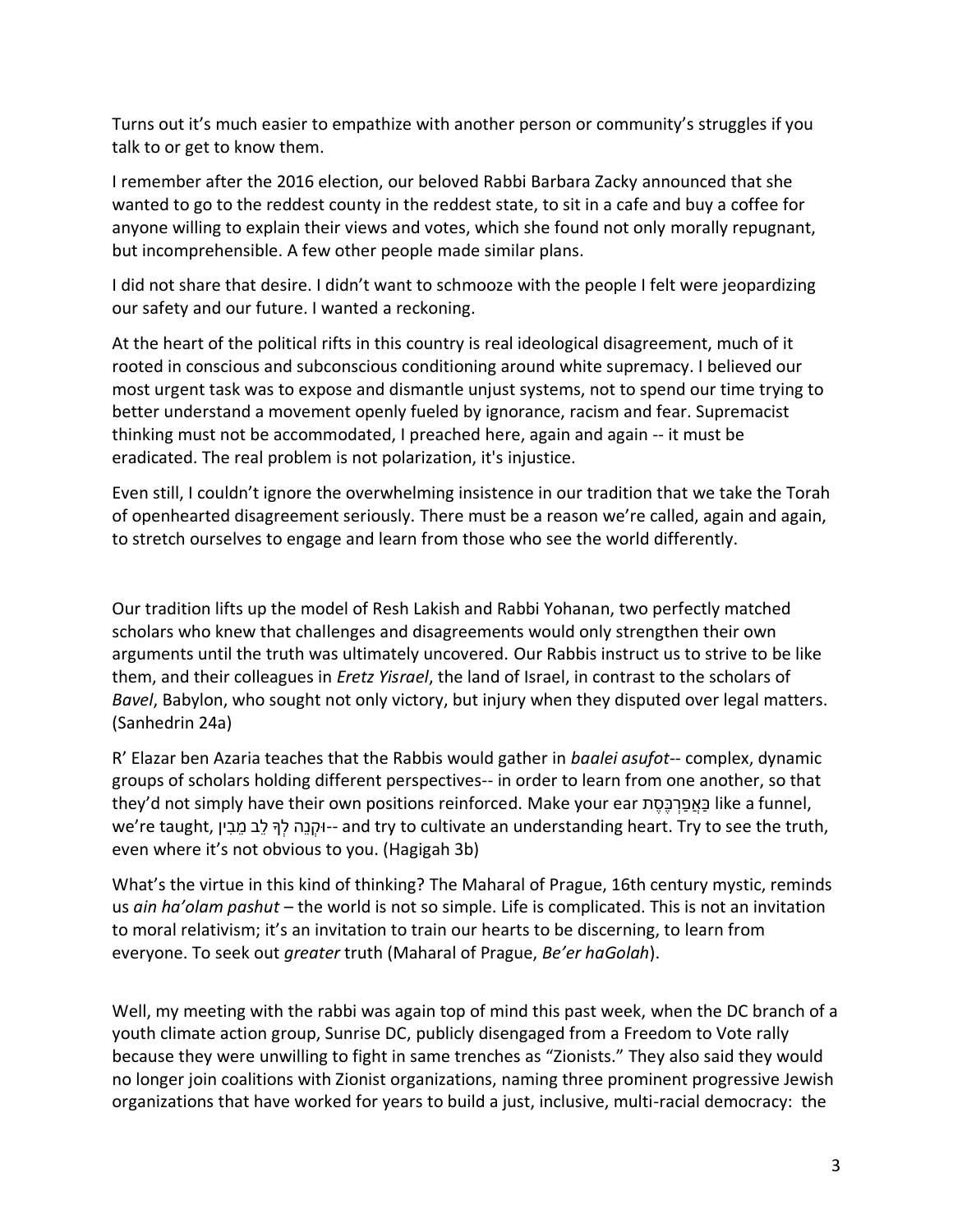Religious Action Center of Reform Judaism (RAC), the National Council of Jewish Women (NCJW) and the Jewish Council on Public Affairs (JCPA).

In doing so, they dangerously shifted the Overton Window, holding Jewish organizations to a different standard than any other, and treating Israel unlike any other state actor.

Their thinking requires two logical leaps: first, the absolute and categorical alignment of Israel and all Israelis—with villainy.

And second, the notion of villainy by association. Any Jew who doesn't actively distance from Israel is responsible for its worst policies and positions. This, to be clear, would mean that about 90% of American Jews—including many in this community—would be expelled, expunged, excommunicated from their movement.

This is obviously antisemitic. And it's not only antisemitic, it's profoundly self-destructive. As Rep Jamie Raskin so perfectly said: "For the life of me, at a time when racism, antisemitism, and right wing authoritarianism are on the march in the United States and all over the world, I cannot comprehend the political or moral logic of this statement from a progressive group committed to saving humanity from climate disaster."

Antisemitic. Self-destructive. And reflective of the same kind of narrow thinking that has made public discourse in our time so toxic.

I say that today with great sadness—this is personally painful for me and for many of us to see. I say this in the hopes that speaking honestly about antisemitism will awaken a sensitivity among friends and allies that is now sorely lacking in many of these spaces.

Many of the most well-known, epic stories of the Torah appear in this week's parasha. In one episode, Abraham famously stands before God and argues, on the strength of his moral intuition, that the people of the wicked city of Sodom should be saved.

If you read the text closely, he actually engages in a sophisticated moral sleight of hand: first, asking God to save any innocent who lived there, then demanding that God save the whole city on behalf of those innocents.

My dear friend, Rabbi Claudia Kreiman, has been lifting up the teaching of an 18<sup>th</sup> century Ladino rabbi named Yaakov Kuli, who writes in Yalkut [Me'am Lo'ez](https://r20.rs6.net/tn.jsp?f=001INlztDXDfpXYC8QED1iLJ-H1eHCfBJwpg1D1xxDuMIlBfR0vk8INGjH7p_ivdfc9lUkCDqCbKCM17C-QAm7a6ssVVKlswIQFgKsFcRQqAm5d1JyEGSUoS6w0J6K8MwcRnAIEpt3kgu0tvcPPOpCyJNAfBO0GGnkbYQ2hQ8pMKWDROreLd65b1w==&c=gPofbI-AsN7ejkaAYnyCTrXnAdCfKUrFSx5S7zHFbd1ZZVQdM5mCAQ==&ch=mr_DcKAqM_7zjdb4X5eIrul5Yzlti7qwjsJwvKQ7Q4yR_BBVKq94Nw==):

*Abraham understood that God wanted to judge the entire Sodom area without paying attention to individuals. He found this hard to take, saying, 'Will you actually wipe out the righteous along with the wicked? You wish to measure good and bad in these cities, and if the evil outweighs the good, You will destroy them all. I beg you: judge each individual by himself. And if there are ten righteous people, nullify the decree for their sake.' (Yalkut Me'am Loez to 18:24-25)*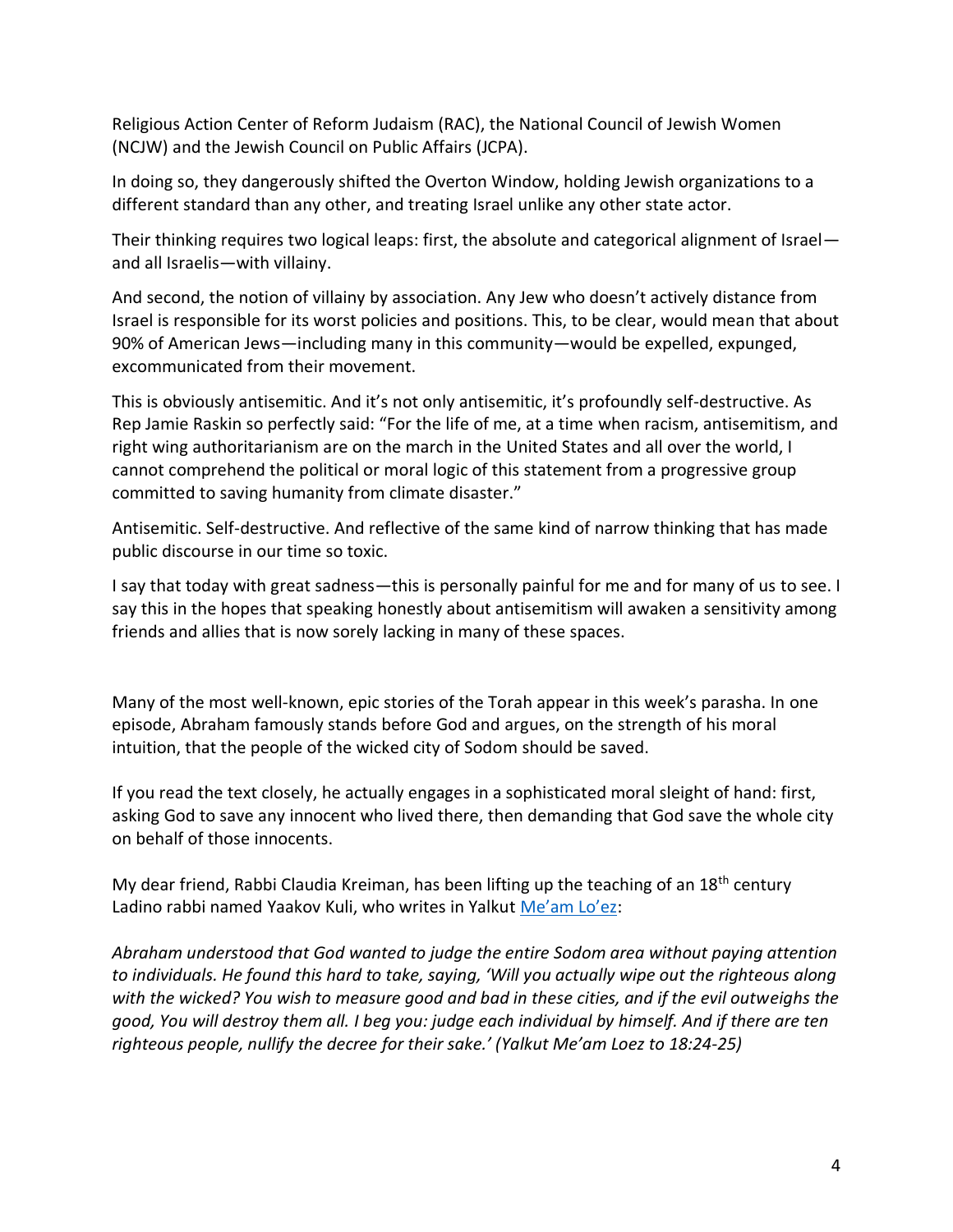Abraham's assumption: if there are *any* decent people in a place, that place cannot be all rotten. Even just a few good people can transform a society. That's one of the most hopeful outlooks. It's never too late!

But to condemn an entire people because you despise the actions of some, to collectivize, rather than individualize… there is a word for that kind of moral failure: *racism*.

Think of how different Abraham's thinking is from today's increasingly normalized discourse.

You could argue that Sunrise DC was just a small, fringe group of leaders from a decentralized organization. What they wrote doesn't deserve our heartache or even our attention.

But I have been tracking the conversation move in this direction for years. I have heard the warning for a decade and a half: soon there will be no place for Jews who don't explicitly disavow Israel and identify as anti-Zionist.

And of course warnings like that, and statements like these, they only serve to push us all further into our silos. Who wants to be in a place that holds such disdain for our people?

And so, we respond with our own condemnations and restrictions.

Just yesterday, the Knesset declared six Palestinian human rights organizations, leaders in Palestinian civil society, to be terrorist organizations. But I'm not talking only about repressive government actions. Did you know that in 2010 Hillel International established Standards of Partnership that prohibit Hillels from co-sponsoring events with organizations or individuals deemed anti-Israel, even if the program has nothing at all to do with Israel/ Palestine? Critics of this policy—including many of my friends who are Hillel directors!—have said that these standards effectively cut off the possibility of real encounter and partnership with any Palestinians on campus, and with many other groups that could probably benefit from being in relationship with the Jewish community and vice versa.

Here's the problem: the only way we learn from each other is by engaging each other and listening, compassionately, even when it's uncomfortable.

There's a coda to my encounter with my lunchmate from Jerusalem.

In August, Israel HaYom, *[Israel's leading daily newspaper](https://www.israelhayom.com/2021/08/02/an-orthodox-rabbis-unorthodox-take-on-reform-conservative-judaism/)*, reported that this same rabbi issued a "bombshell" statement aggressively condemning violence in his community, and supporting of the rights of non-Orthodox Jews to gather and pray at the Western Wall without being harassed.

His most zealous supporters were left outraged and confused, reading his disapproval as a kind of betrayal. The rabbi explained that he felt compelled to publicly speak out against what he saw as a dangerous set of norms-- and even violence-- emerging in his community.

What caused this change of heart? His associates are quoted saying it was a couple of meetings he had, years before, with people whose perspectives differed greatly from his own. One of those encounters, they say, was the lunch he had with me.